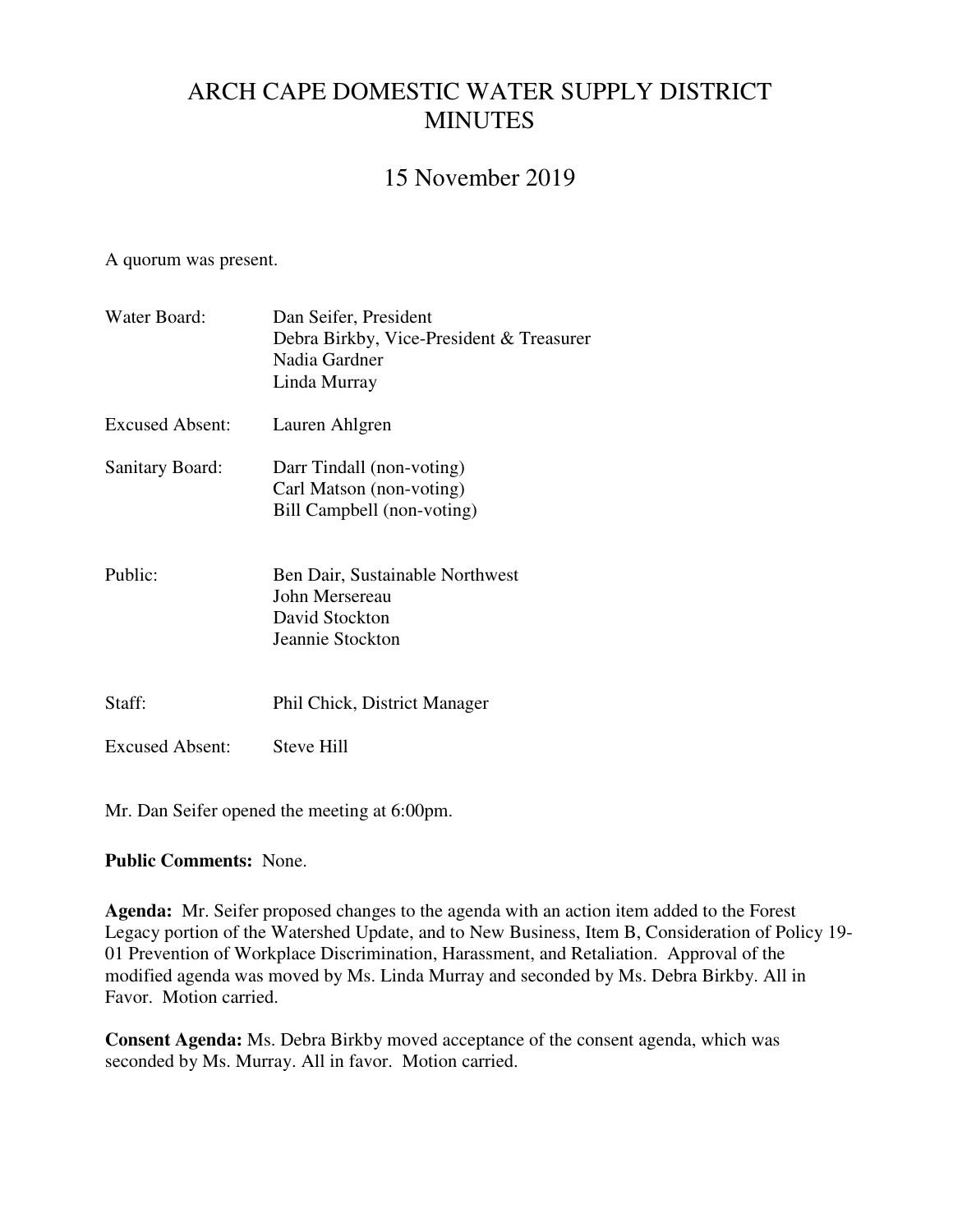#### **Old Business:**

#### **Watershed Update:**

**Forest Legacy Grant 2021:** (Information/Action) Mr. Chick reported that the deadline for the Forest Legacy Grant application was Monday and asked for Board approval to submit the grant to the Federal Forest Legacy Program, asking for \$2.5 Million in grant funding for FY 2021. Ms. Birkby moved approval of the grant submittal for \$2.5 Mill for FY 2021, seconded by Ms. Gardner. Discussion followed on the reason for the asked amount. Mr. Chick explained that the District was taking the advice of the ODF Forest Legacy program coordinator. Due to competition with other state projects, this was our best chance at receiving funding. All in Favor. The motion carried.

**Purchase and Sales Agreement (PSA):** (Information) Mr. Chick explained that the PSA was still in the hands of EFM's attorney, and that the District would hopefully receive EFM's comments.

**Coming Watershed Meetings – Nov 14th**: (Information) Mr. Seifer explained that the District had recently met in Executive Session with the Arch Cape Forest Finance Committee to discuss financial details and data relevant to the future purchase of the 2100 acres of forest land owned by EFM.

**Drinking Water Source Protection Grant, Project U20009** (Action) Mr. Chick discussed the recent award of a \$30K grant administered by Oregon Business Development Department for the purposes of forest project planning and diligence work associated with the Arch Cape Forest Project. Ms. Gardner asked a question about the project budget. The signature card for funds reimbursement was also discussed, with signers determined as Phil Chick, Ms. Birkby, and Ms. Murray. Mr. Chick asked for Board approval to execute Project U20009. Ms Gardner moved to execute the contract for Project U20009, seconded by Ms. Birkby. All in favor. Motion carried.

**Donations to the Arch Cape Forest held by NCLC** (Information) Mr. Chick informed the group that NCLC (North Coast Land Conservancy) has recently received a number of donations from people to be used for the Arch Cape Forest purchase. These donations were all made in memory of people. He wished to formally recognize the donors on the website in the future, and will send thank you letters to the donors, as well as reaching out to the family members of those in whose name the donation was made.

**Website:** (Information / Action) Discussion was held on whether or not the website was ready to go live on the web. Ms Birkby moved that the website be placed on the web, with minor changes being made by the administrative assistant, Steve Hill, at his earliest opportunity. Ms. Gardner seconded the motion. Staff was directed to make reference of the website in the next round of billings. All in Favor. Motion carried.

**Natural Hazard Mitigation Plan (NHMP):** (Information) Mr. Bill Campbell of Arch Cape Sanitary District reported that the next NHMP steering committee meeting was scheduled for December  $4^{th}$  from 9am – 12pm.

**Check Signers:** (Information) Mr. Chick reported that check signers still needed to go to U.S. Bank and sign forms. Ms. Darr Tindall said that she was the last one to go in, but had to return in the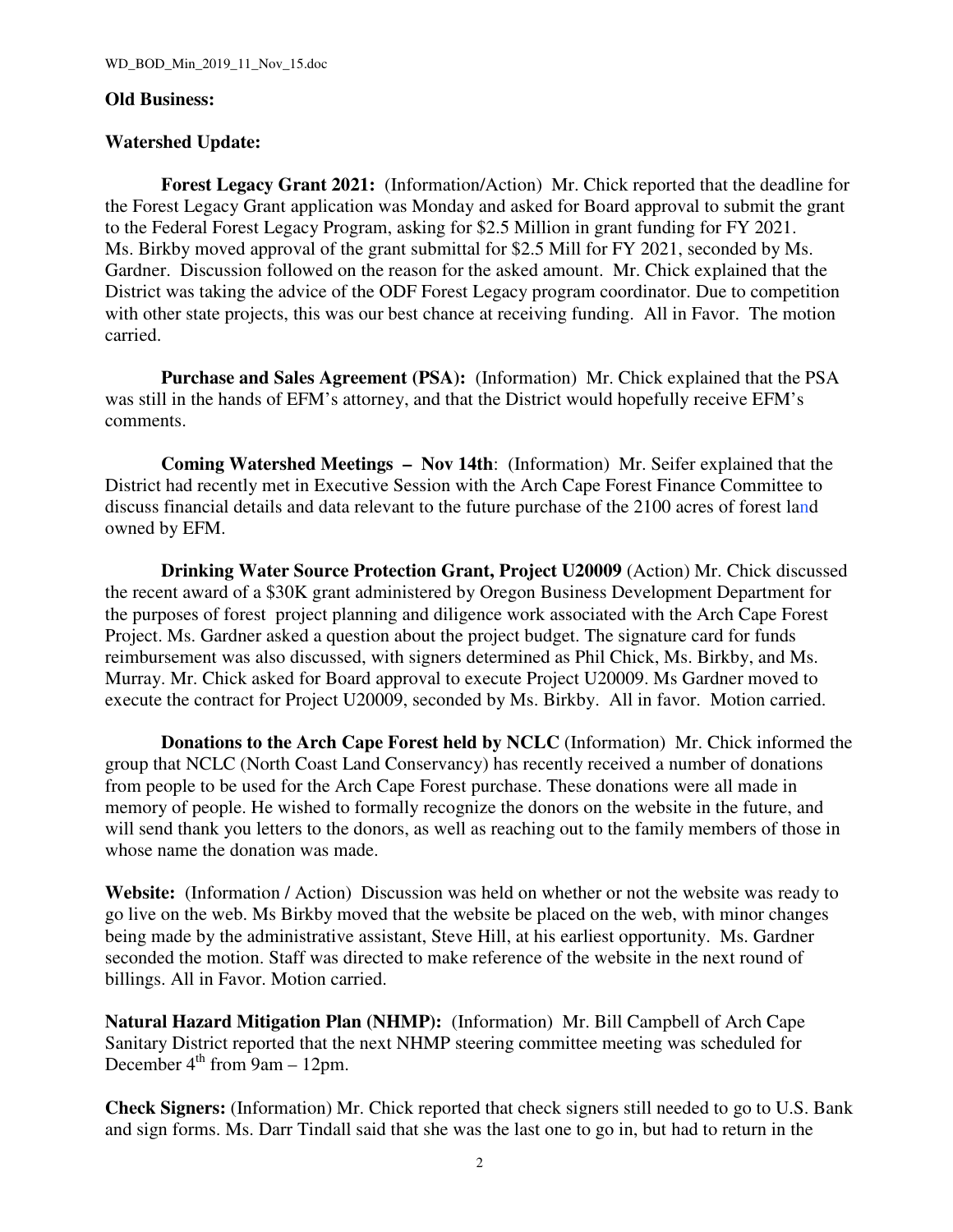future because of the bank not having all of the documentation needed.. Ms. Tindall also spoke about a new fraud protection plan that Columbia Bank is offering for \$5 per month.

**December Board Meeting Break:** (Information0 Mr. Seifer reported that the consensus of the Board at the last meeting was to take a recess and cancel the December Board meeting. Ms. Birkby stated that she would like staff to place an announcement on the website that the December Board meeting will be cancelled.

#### **New Business:**

**Administrative Assistant Contract:** (Information / Action) Mr. Seifer opened discussion on the Personal Services contract of the Administrative Assistant, giving background on the current contract, as well as the Personnel and Contract Committee meeting held prior to the Water Board meeting. Ms. Debra Birkby gave a summary of the recommendations of the Personnel and Contract Committee which was to change the contract term to December  $31<sup>st</sup>$ , 2022 and to examine compensation details with contractor, Steve Hill, when he was available to meet. Ms. Birkby also reported that the Committee recommended compensating Mr. Hill a single, lump-sum payment of \$1,000 for building the District's website. Manager Chick was asked to contact Mr. Hill about the terms of the contract extension and to solicit a proposal from Mr. Hill to be brought to the Board for consideration at the January Board meeting.

Ms. Gardner inquired if Mr. Hill had additional clients, and asked how many hours on average he worked for the District. She expressed the importance of being aware of laws concerning contractors and staff positions.

#### **Policy 19-01 WD Prevention of Workplace Discrimination, Harassment, and Retaliation:**

(Action) Mr. Seifer reported that Oregon law requires that the District have a written policy on Prevention of Discrimination, Harassment, and Retaliation. Discussion occurred as to whether this policy superseded the policy in the previously adopted Personnel Policy of the District. Ms. Birkby moved to approve Policy 19-01WD, seconded by Ms. Murray. Ms. Gardner inquired if the policy, as written, left a long enough time period for bringing complaints forward ( 4 years). She suggested that the District be more generous with that time frame, possibly providing a ten year statute of limitations. It was questioned whether changing the policy would interfere with the District's Insurance Policy. Ms. Gardner was instructed to inquire about this issue with the District's insurer.

Ms. Birkby then moved and Ms. Murray seconded to table the original motion and postpone the business item until the January meeting. Voting in favor was Ms Birkby, Ms. Murray, and Ms. Gardner. Opposed was Mr. Seifer. Motion carried.

#### **Reports:**

**Accounts Receivable:** No report

**District Managers Report:** (attached)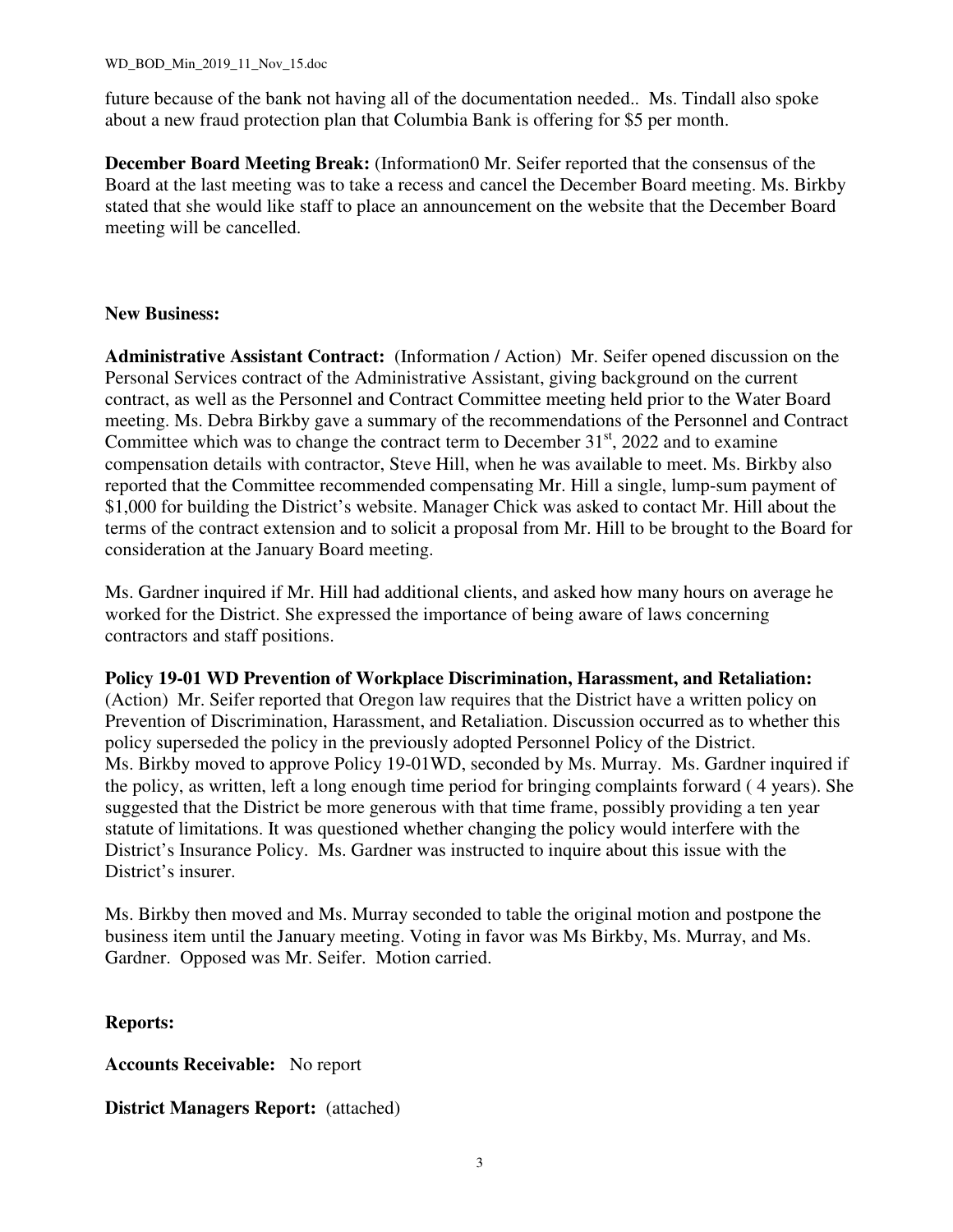WD BOD Min 2019 11 Nov 15.doc

**Treasurers Report: No Report** 

Board of Directors' Comments and Reports: Ms. Murray asked a question about the future Arch Cape Finance Committee meeting dates, of which was replied to be from  $2pm - 4pm$  on December  $12<sup>th</sup>$  and January  $16<sup>th</sup>$  at the Arch Cape Fire Hall. Mr. Seifer expressed best wishes to Steve Hill's wife.

January Agenda Items: (Information) Watershed-Donations/Memorials, Administrative Assistant contract, NHMP, Policy 19-01WD, Tree Damage Claim, Fraud Claim Protection -Columbia Bank.

Public Comment: Mr. John Mersereau said the Board was doing nice work. This was agreed upon by David and Jeannie Stockton.

The meeting was adjourned by Mr. Dan Seifer at 6:55 pm.

Respectfully submitted,

Steve Hill

Mr. Dan Seifer, President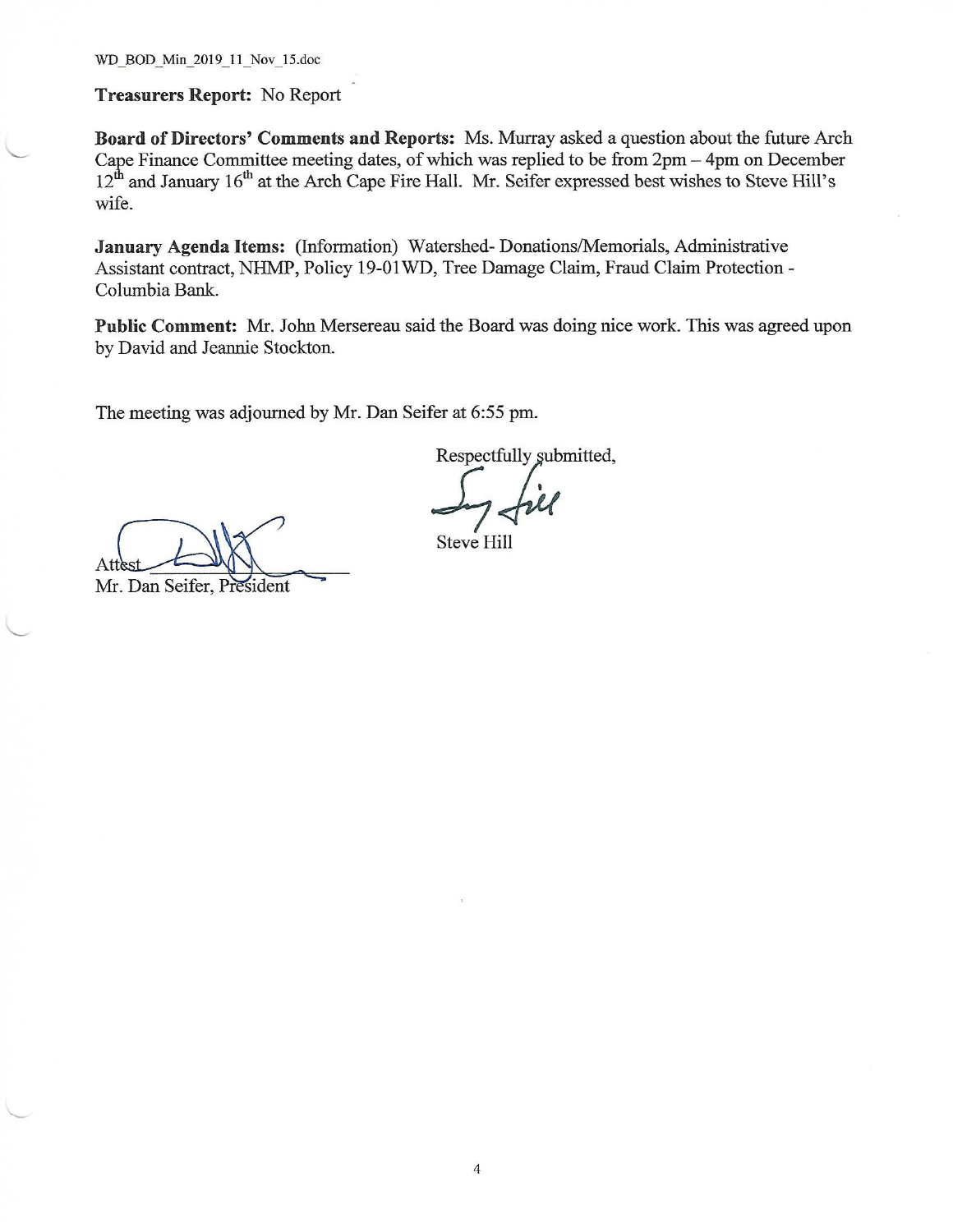#### **ARCH CAPE DOMESTIC WATER SUPPLY DISTRICT ADMINISTRATIVE SUPPORT PERSONAL SERVICES AGREEMENT MODIFICATION NO. 2**

It is agreed that the personal services contract made by and between the Arch Cape Domestic Water Supply District ("ACDWSD") and Stephen M. Hill ("Contractor") executed on December 26. 2016 and modified on June 21, 2019 is further modified to reflect the following:

The AGREEMENT is extended to remain in full force and effect until December 31, 2020.

The SCOPE OF WORK and AGREEMENT "Exhibit A" CONTRACTOR SCOPE OF SERVICES are modified to add, as part of "Supporting Water and Sanitary Boards", the following:

• Establish and continuously maintain websites for the Districts in form and content acceptable to and approved by the Boards.

The MODIFICATION dated June 21, 2019 and the AGREEMENT section in the third paragraph shall be changed to read:

3. PAYMENT. ACDWSD agrees to pay North Coast Land Conversancy for the acquisition of the Arch Cape Forest in the name of Contractor on or before January 31, 2020, an additional lump sum of \* \* \* [in words] \* \* \* (\$\_\_\_\_\_\_\_\_\_\_ ) in consideration of Contractor's transfer, sale and grant to ACDWSD all right, title and interest in and to the website and intellectual property developed by Contractor at *www.archcapewater.org*  together with the domains *www.archcapewater.org* and *www.archcapewater.com*. ACDWSD agrees to pay Contractor a monthly lump sum payment of  $* * * [in words] *$ \* \* (\$\_\_\_\_\_\_\_\_\_\_ ) for the services and work required under this Contract beginning July 1, 2020 through December 31, 2020.

Stephen M. Hill Daniel J. Seifer Arch Cape Oregon 97102 Arch Cape, OR 97102

**Contractor: Arch Cape Domestic Water Supply District:** 

 $\text{By:}\qquad \qquad \qquad \qquad \qquad \text{By:}$ 

31880 Oceanview Lane 32065 East Shingle Mill Lane

Date: The contract of the contract of the contract of  $\Gamma$  at  $\Gamma$  at  $\Gamma$  at  $\Gamma$  at  $\Gamma$  at  $\Gamma$  at  $\Gamma$  at  $\Gamma$  at  $\Gamma$  at  $\Gamma$  at  $\Gamma$  at  $\Gamma$  at  $\Gamma$  at  $\Gamma$  at  $\Gamma$  at  $\Gamma$  at  $\Gamma$  at  $\Gamma$  at  $\Gamma$  at  $\Gamma$  at  $\Gamma$  at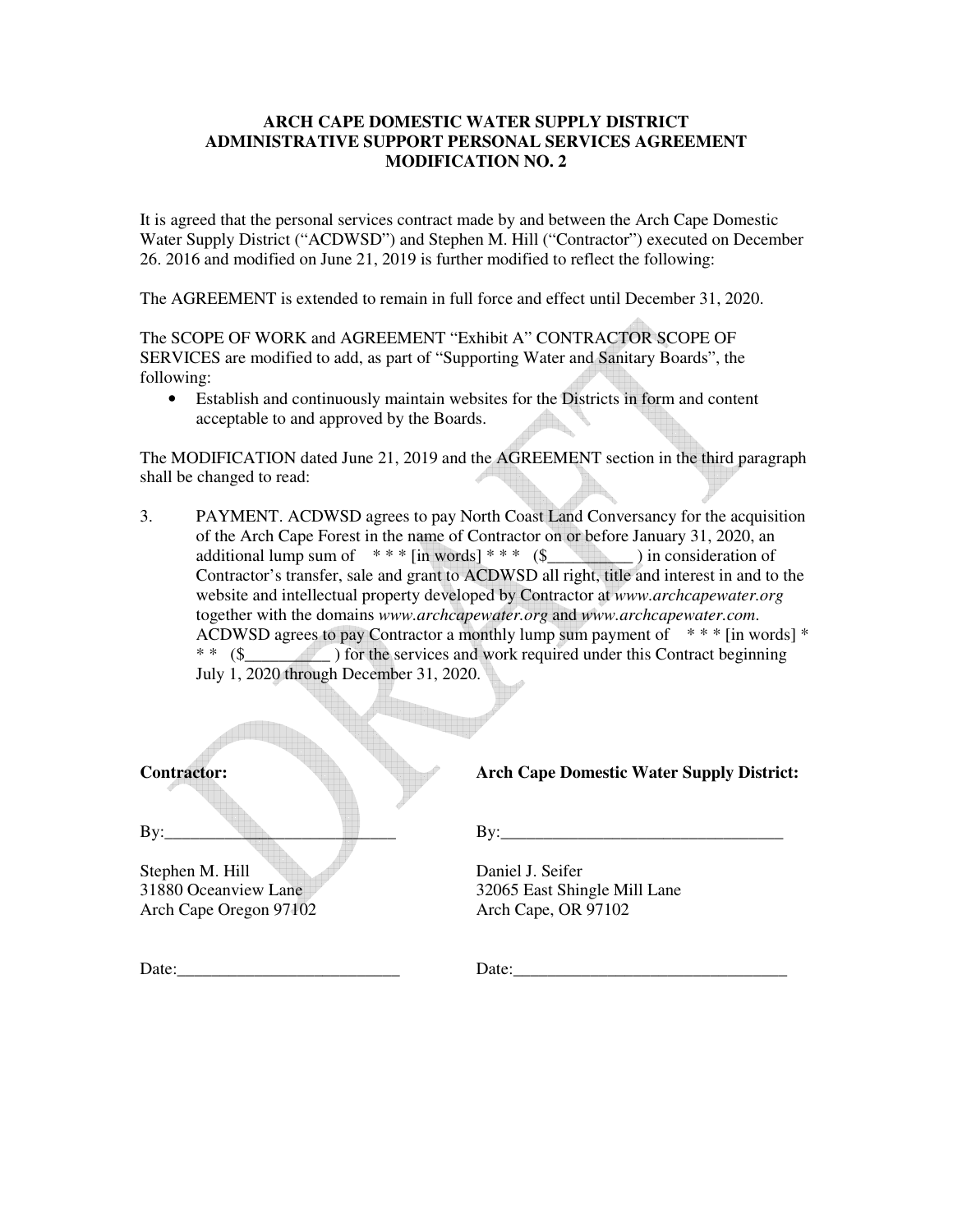# **Arch Cape Domestic Water Supply District**

# POLICY 19-01 WD

# PREVENTION OF WORKPLACE DISCRIMINATION, HARASSMENT, AND RETALIATION

Arch Cape Domestic Water Supply District (ACDWSD) is committed to a work environment in which all individuals are treated with respect and dignity. Each individual has the right to work in a professional atmosphere that promotes equal employment opportunities and prohibits unlawful discriminatory practices, including harassment. Therefore, ACDWSD expects that all relationships among persons will be respectful and professional, free of bias, prejudice and harassment in the workplace, at work related event, or any activity coordinated by or through the organization. This policy applies to all employees, elected officials, board or commission members, volunteers, interns and any other person we interact with in the course of accomplishing the work of the organization.

ACDWSD has developed this policy to ensure that all its employees can work in an environment free from unlawful harassment, discrimination and retaliation. ACDWSD will make every reasonable effort to ensure that all concerned are familiar with these policies and are aware that any complaint in violation of these policies will be investigated and resolved appropriately.

Discrimination, harassment and retaliation are not acceptable.

Any employee who has questions or concerns about these policies should talk with our primary contact, the District Manager, as an alternative you may reach the Board President

#### **EQUAL EMPLOYMENT OPPORTUNITY**

It is our policy to ensure equal employment opportunity without discrimination or harassment on the basis of race, color, religion, sex, sexual orientation, gender identity or expression, age, disability, marital status, citizenship, national origin, genetic information, or any other characteristic protected by law.

#### **RETALIATION**

We encourage reporting of all perceived incidents of discrimination or harassment. It is the policy of ACDWSD to promptly and thoroughly investigate such reports. We prohibit retaliation against any individual who reports discrimination or harassment or participates in an investigation of such reports.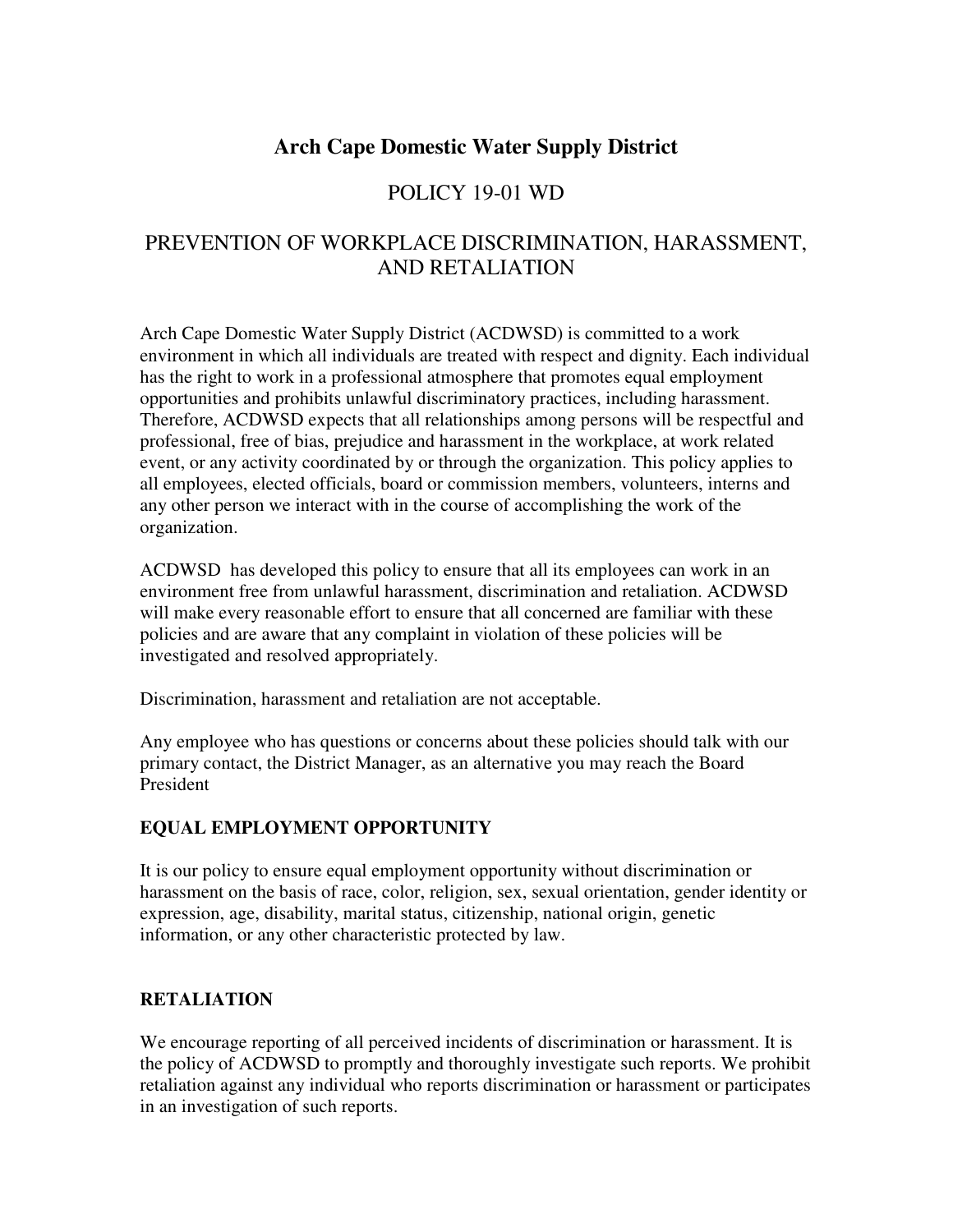#### **SEXUAL HARASSMENT**

Sexual harassment constitutes discrimination and is illegal under federal and state laws. For the purposes of this policy, "sexual harassment" is defined, as in the Equal Employment Opportunity Commission Guidelines, as unwelcome sexual advances, requests for sexual favors and other verbal or physical conduct of a sexual nature when, for example: a) submission to such conduct is made either explicitly or implicitly a term or condition of an individual's employment, b) submission to or rejection of such conduct by an individual is used as the basis for employment decisions affecting such individual, or c) such conduct has the purpose or effect of unreasonably interfering with an individual's work performance or creating an intimidating, hostile or offensive working environment.

Title VII of the Civil Rights Act of 1964 recognizes two types of sexual harassment: a) quid pro quo and b) hostile work environment. Sexual harassment may include a range of subtle and not-so-subtle behaviors and may involve individuals of the same or different gender. Depending on the circumstances, these behaviors may include unwanted sexual advances or requests for sexual favors; sexual jokes and innuendo; verbal abuse of a sexual nature; commentary about an individual's body, sexual prowess or sexual deficiencies; leering, whistling or touching; insulting or obscene comments or gestures; display in the workplace of sexually suggestive objects or pictures; and other physical, verbal or visual conduct of a sexual nature.

Oregon Law provides further protection from sexual assault defined as unwanted conduct of a sexual nature that is inflicted upon a person or compelled through the use of physical force, manipulation, threat, or intimidation.

#### **HARASSMENT**

Harassment on the basis of any other protected characteristic is also strictly prohibited. Under this policy, harassment is verbal, written or physical conduct that denigrates or shows hostility or aversion toward an individual because of his or her race, color, religion, sex, sexual orientation, gender identity or expression, national origin, age, disability, marital status, citizenship, genetic information, or any other characteristic protected by law, or that of his or her relatives, friends or associates, and that: a) has the purpose or effect of creating an intimidating, hostile or offensive work environment, b) has the purpose or effect of unreasonably interfering with an individual's work performance, or c) otherwise adversely affects an individual's employment opportunities.

Harassing conduct includes labels, insults or negative stereotyping; threatening, intimidating or hostile acts; demeaning jokes; and written or graphic material that belittles or shows hostility or dislike toward an individual or group that is placed on walls or elsewhere on the employer's premises or circulated in the workplace, on company time or using company equipment by e-mail, phone (including voice messages), text messages, social networking sites or other means.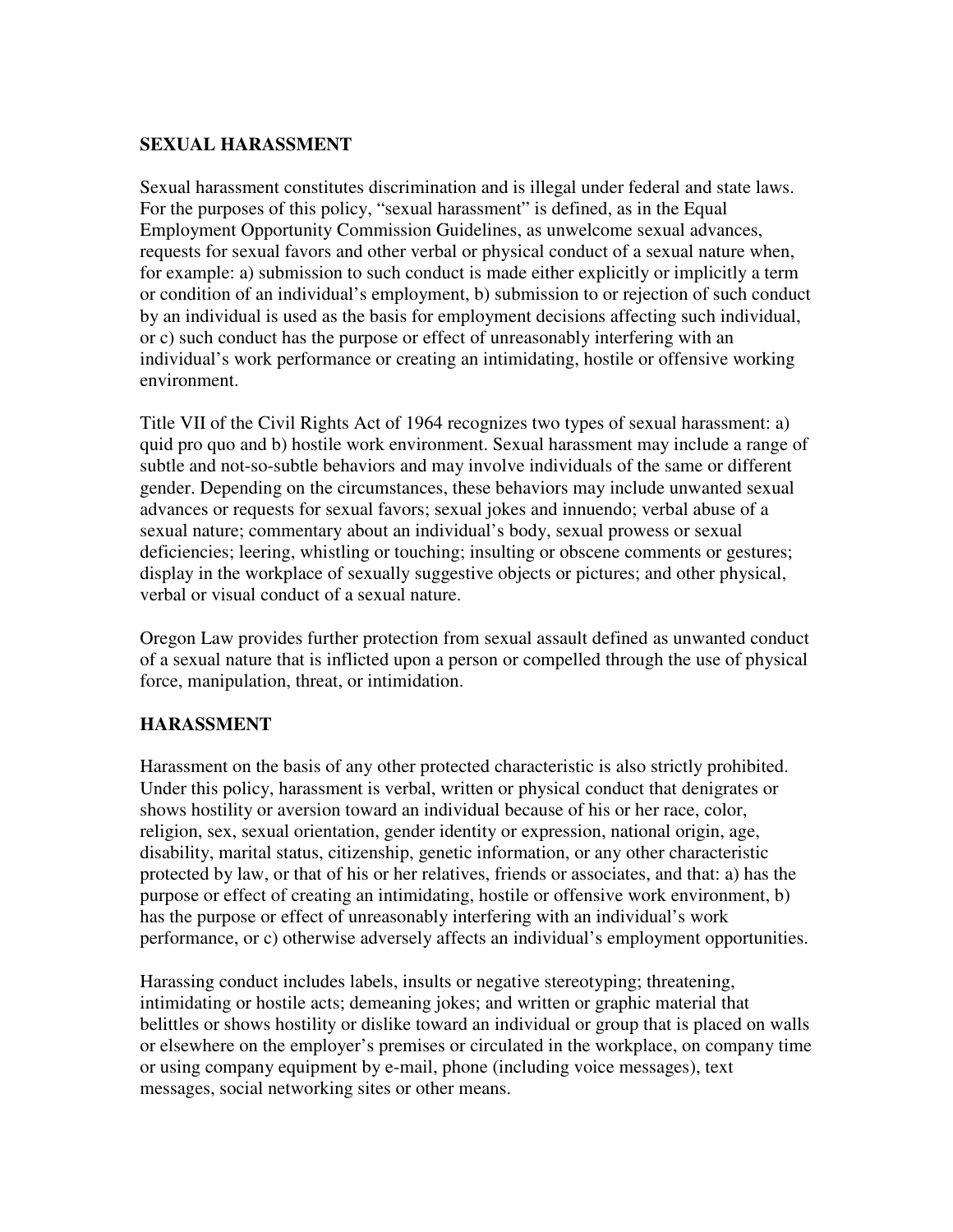### **REPORTING AN INCIDENT OF HARASSMENT, DISCRIMINATION OR RETALIATION**

ACDWSD encourages reporting of all perceived incidents of discrimination, harassment or retaliation, regardless of the offender's identity or position. Individuals who believe that they have been the victim of such conduct should discuss their concerns with the District manager or the Board President. See the complaint procedure described below.

In addition, we encourage individuals who believe they are being subjected to such conduct to promptly advise the offender that their behavior is unwelcome and to request that it stop. Often this action alone will resolve the problem. We recognize, however, that an individual may prefer to pursue the matter through complaint procedures.

Following receipt of a complaint or concern management will follow-up every three months for one year to ensure no further concerns or retaliation are experienced. Employees should not wait for the management follow-up to share related experiences. If an employee would like the follow-up to discontinue the follow-up process a request must be submitted in writing to the District Manager or Board President.

## **INTERNAL COMPLAINT PROCEDURE**

Individuals who believe they have been the victims of conduct prohibited by this policy or believe they have witnessed such conduct should discuss their concerns with the District Manager if you are unable to reach the primary contact please reach out to Board President. We encourage employees to document the event(s), associated date(s), and potential witnesses.

ACDWSD encourages the prompt reporting of complaints or concerns so that quick and helpful action can be taken before relationships become irreparably broken. Early reporting and intervention have proven to be the most effective method of resolving actual or perceived incidents of harassment. However, complaints and concerns may be brought forward within four years of the alleged violation. We encourage employees to document the events, associated dates, and potential witnesses.

Any reported allegations of harassment, discrimination or retaliation will be investigated quickly. The investigation may include individual interviews with the parties involved and, where necessary, with individuals who may have observed the event(s) or may have other relevant knowledge.

ACDWSD will maintain confidentiality throughout the investigatory process to the extent possible with acceptable investigation and appropriate corrective action.

Misconduct constituting harassment, discrimination or retaliation will be dealt with appropriately. Responsive action may include, for example, training, referral to counseling or corrective action such as [Identify potential options: warning, reprimand,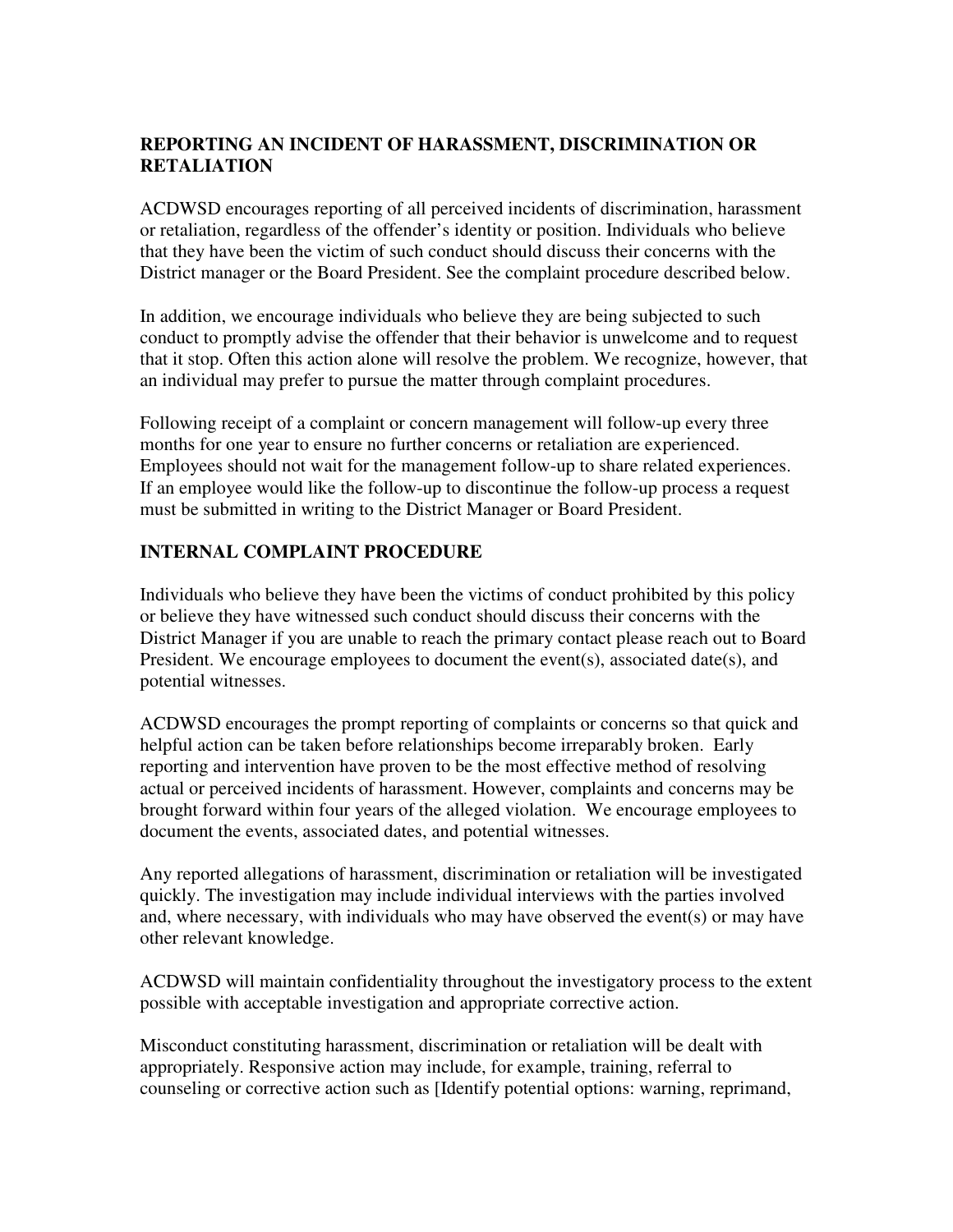withholding of a promotion or pay increase, reassignment, temporary suspension without pay, or termination] as ACDWSD believes appropriate under the circumstances.

False and malicious complaints of harassment, discrimination or retaliation (as opposed to complaints that, even if erroneous, are made in good faith) may be the subject of appropriate disciplinary action.

## **EXTERNAL COMPLAINT PROCEDURES**

We encourage employees to bring their concerns and complaints to the organization, and understand that, at times, this may not be the choice of the employee. Below is a list of the external complaint options. Please reach out to the preferred choice to determine the appropriate timelines for their processes.

- Oregon Bureau of Labor and Industries at the following web address: https://www.oregon.gov/boli/CRD/Pages/C\_Crcompl.aspx
- Civil or Criminal Action. In these circumstances, a Notice of Claim must be provided to us in accordance with ORS 30.275.

## **EMPLOYMENT AGREEMENTS**

No employee will be required or invited to sign an agreement requiring the nondisclosure of information related to discrimination or sexual assault as a condition of employment, continued employment, promotion, compensation or the receipt of benefits. An employee may request this type of agreement and, upon request, will be provided at least seven (7) days to change their mind.

## **ADDITIONAL EMPLOYEE SUPPORT SERVICES**

Employees may choose to use other support services throughout and following instances related to concerns and complaints. The organization provides the following for additional assistance:

- Legal Resources: Oregon Bar Association PO Box 231935 Tigard, OR 97281-1935 503-620-0222
- Counseling and Support Services: Through MODA medical policy (available as of 2019 Policy Year)